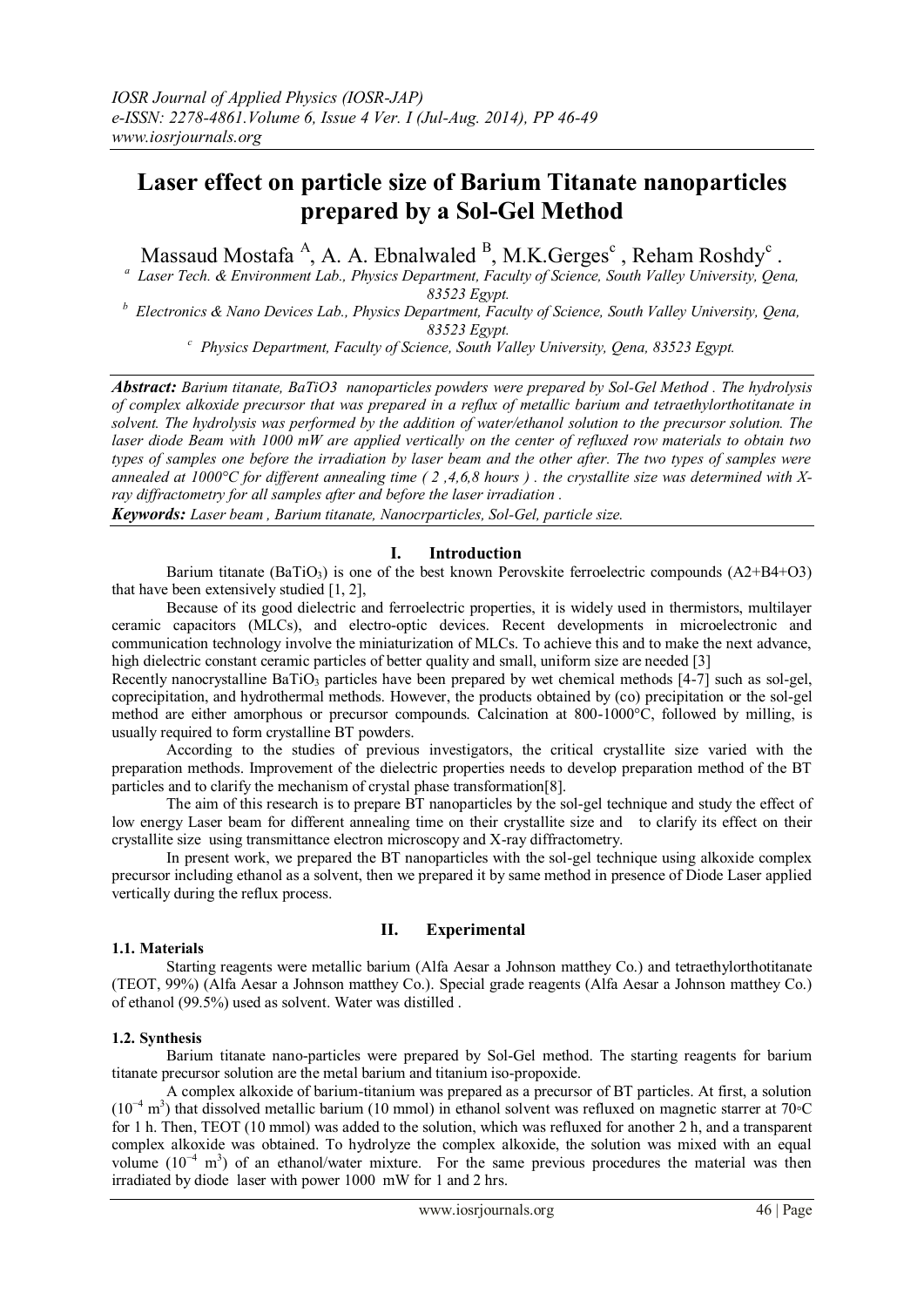The BT nano-particles were prepared by calcining the BT precursor particle at 70°C to remove the residual organics and kept at 70◦C for 10 h. The solution turned opaque, which indicated the formation of the BT particles. by the annealing at 1000<sup>o</sup>C for different annealing times (2h, 4h, 6h, 8h) to deposit the BT nanoparticles with different crystallite size. The particle crystallite size was determined by XRD analysis by using Scherrer's equation.

#### **1.3. Measurements**

The BT particles were characterized by X-ray diffraction (XRD). The particles were observed with Zeiss LEO 912 OMEGA operated at 100 kV of accelerating voltage. Crystal structures of the barium titanate particles were measured with an X-ray diffractometer (Rigaku RU-200A) operated at 40 kV and 30mAwith CuKα radiation using monochromator.

### **III. Results and Discussion**

The BT particles were characterized by XRD. Fig.1 shows the X-ray diffraction patterns of BaTiO<sub>3</sub> samples before (A) and after (B) irradiation by laser for annealing 2 hours annealing time at  $1000^{\circ}$ C.

From X-ray analysis the structure is change. Before laser irradiation, the diffractogram indicate the formation of cubic phase of BaTiO<sub>3</sub>. The appearance of X-ray reflections at

 $2 \theta = 22.0, 31.645, 38.955, 45.270$  and 56.135 is in correlation with JCPDS (31-0174) standards.

After laser irradiation, the diffractogram indicates the formation show the formation of tetragonal phase of BaTiO<sub>3</sub>, which is approved by the appearance of X-ray reflections at

 $2 \theta = 22.184, 31.49, 38.849, 45.152, 50.729, 56.075$  and 65.711 (JCPDS 05-0626). One can observe that the peaks of (110) and (111). These two peaks shifted toward lower angles for the irradiated sample by Laser . It can be considered that the phase transformation led to an increase in the lattice constants [8].

 The crystallite size was calculated from Full Width at Half Maximum (FWHM) for all the peaks using Scherer formula:

$$
t = \frac{0.9\lambda}{\beta \cos \theta} \quad - \quad - \quad - \quad - \quad (1)
$$

 $β=full$  width at half maximum,  $θ=$  Bragg angle for the actual peak. The value of crystallite size decreases with irradiation of Laser beam only for 2h annealing time .



**Fig.1 shows the X-ray diffraction patterns of BaTiO<sup>3</sup> samples annealed at 1000 °C for 2 h in air (A) before and (B) after irradiation by laser.**

Fig.2 ,3,4 shows the X-ray diffraction patterns of BaTiO<sub>3</sub> samples before  $(C, E, G)$  and after  $(D, F, H)$ irradiation by laser for annealing 4,6,8 hours annealing time at 1000°C respectively. One can observe that there is no shift of peaks for samples before and after the irradiation by laser beam .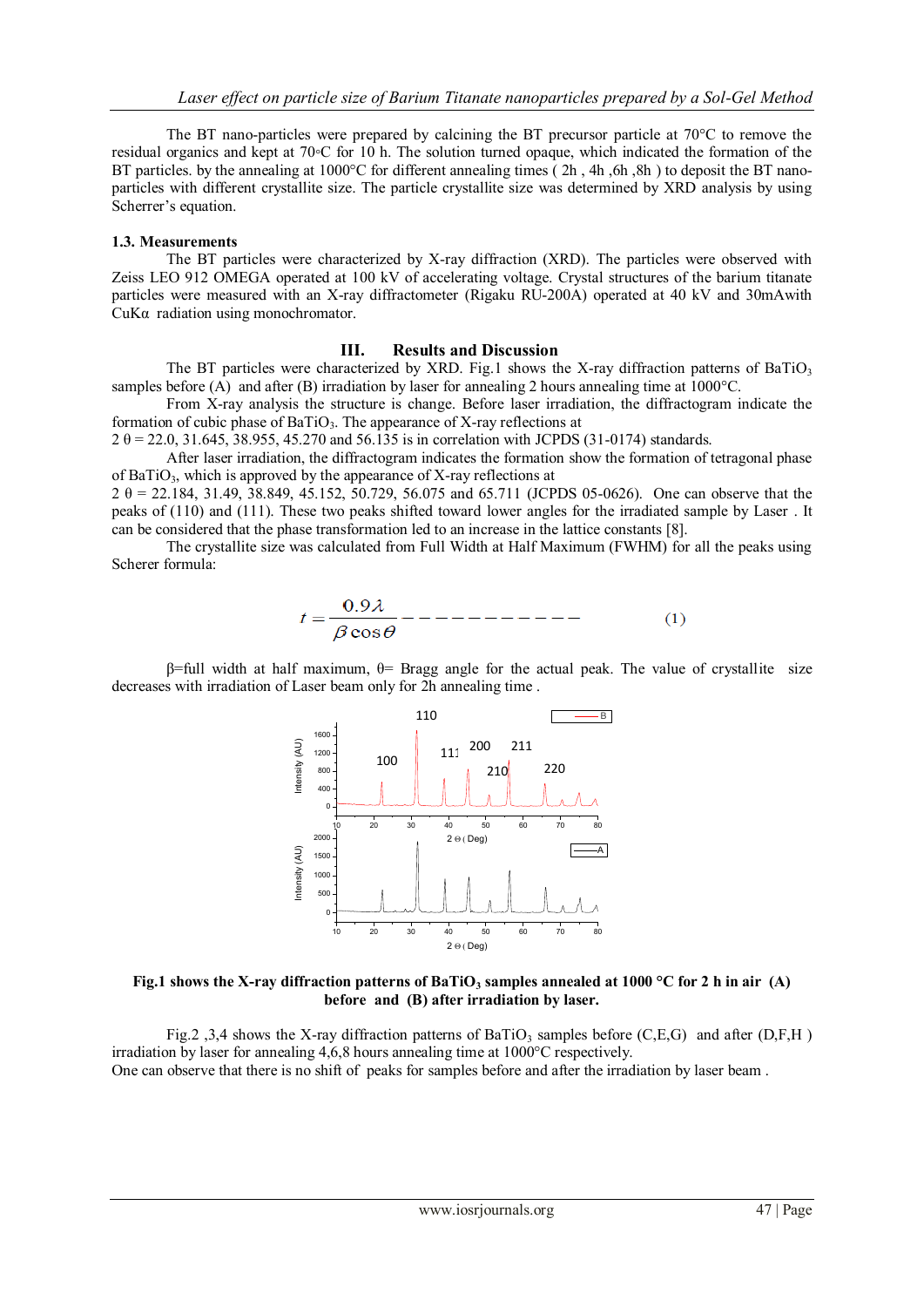

**Fig.2 shows the X-ray diffraction patterns of BaTiO<sup>3</sup> samples annealed at 1000 °C for 4h in air (C) before and (D) after irradiation by laser.**



**Fig.3 shows the X-ray diffraction patterns of BaTiO<sup>3</sup> samples annealed at 1000 °C for 6 h in air (E) before and (F) after irradiation by laser.**



**Fig.4 shows the X-ray diffraction patterns of BaTiO<sup>3</sup> samples annealed at 1000 °C for 8 h in air (G) before and (H) after irradiation by laser.**

Figure 5 shows the crystallite sizes estimated from the broadening of (111) peaks for various annealing time. It is clear that for 2 h annealing time and after laser irradiation the crystallite size of the material decreases because of change in the lattice constant of the material, and the effect of laser irradiation on the crystallite size approximately disappeared for long annealing time.